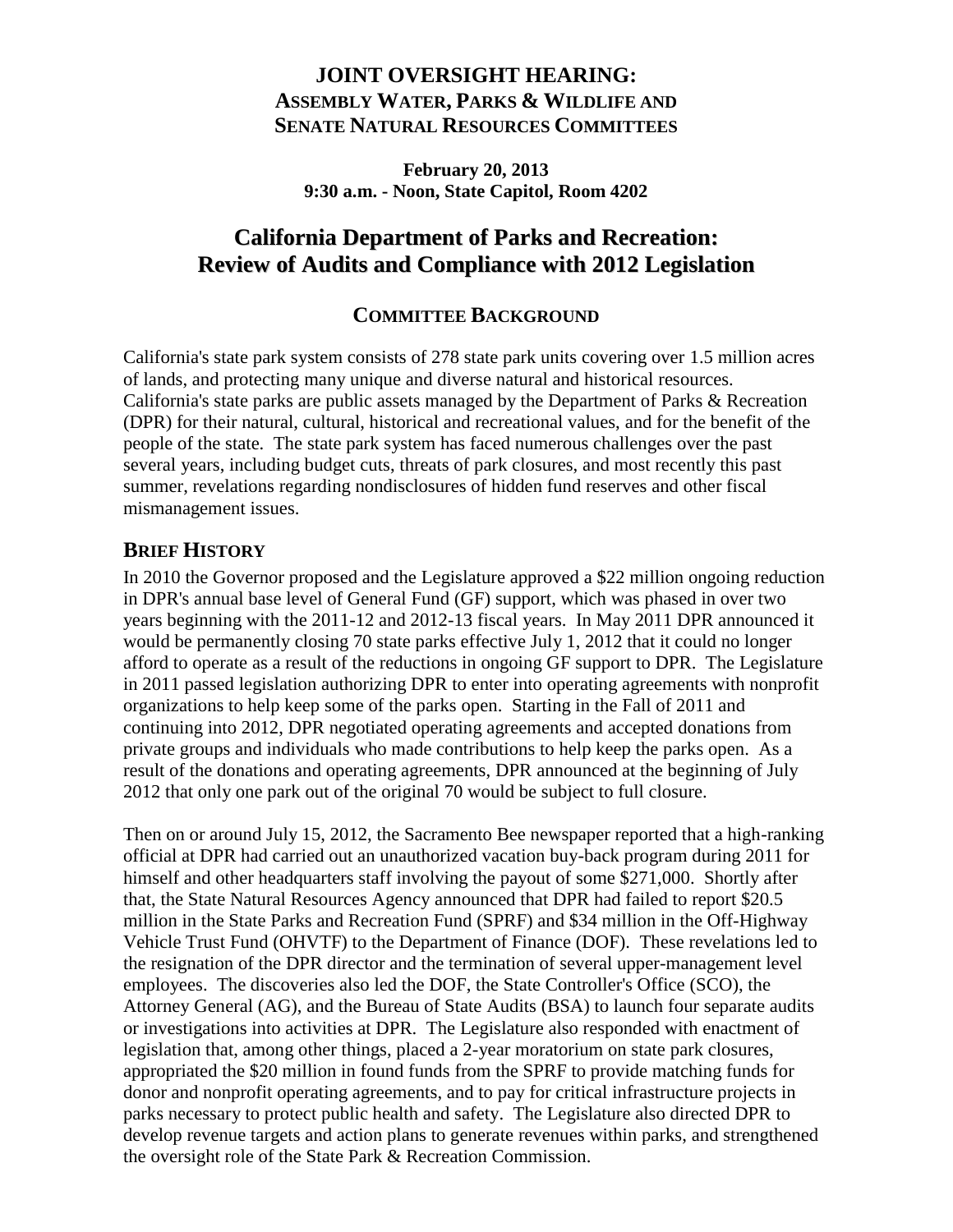#### **SUMMARIZING AUDIT AND INVESTIGATION RESULTS**

The ongoing audits were mostly concluded in December of 2012. The results of these audits are summarized briefly below and discussed in more detail following the table.

| Investigator                     | <b>Results</b>                                                   |
|----------------------------------|------------------------------------------------------------------|
| Department of Justice (Attorney  | Confirms deliberate hiding of \$21 million State Parks           |
| General)                         | and Recreation Fund from Legislature and                         |
|                                  | Administration                                                   |
|                                  | Confirms no Off-Highway-Vehicle funds hidden                     |
|                                  | Recommends oversight measures<br>$\bullet$                       |
| <b>State Controller's Office</b> | Management processes circumvented for out-of-class<br>$\bullet$  |
|                                  | payroll                                                          |
|                                  | Personal leave program violations                                |
|                                  | Retired annuitants and non-permanent employees                   |
|                                  | exceeded hours allowed                                           |
| Office of State Audits and       | Key budgeting functions need improvement<br>$\bullet$            |
| Evaluation (OSAE)                | Risks over State Park Contingent Funds<br>$\bullet$              |
|                                  | Key internal controls over procurement violated                  |
| <b>Bureau of State Audits</b>    | Phase 1 confirms DPR continually reported different<br>$\bullet$ |
|                                  | fund balance amounts to DOF than to SCO for SPRF                 |
|                                  | and OHVTF. DOF adjustments in 2011 led to public                 |
|                                  | misconception DPR was hiding OHVTF monies.                       |
|                                  | DPR lacked written analyses to justify parks selected<br>٠       |
|                                  | for closure to the public and announcement of need to            |
|                                  | close 70 parks to meet GF reduction may have been                |
|                                  | premature.                                                       |
|                                  | DPR does not budget or track expenditures at park<br>$\bullet$   |
|                                  | unit level and used outdated information for estimated           |
|                                  | operating costs.                                                 |
| <b>Local District Attorney</b>   | Declined to take up criminal charges                             |

## **Summary of Investigations and Findings\***

**\***Sources: Senate Budget Committee Overview and Assembly WPW Committee.

### **AUDIT SUMMARIES**

#### **Department of Finance:**

**Scope of Audit:** The DOF audited DPR's internal controls, focusing on DPR headquarters and specifically the activities overseen by the DPR Administrative Services Division. The audit objectives included: 1) to determine the July 2012 ending fund balances in the SPRF and the OHVTF; 2) assess if key internal controls over the State Park Revolving Fund and the State Park Contingent Fund were in place; and 3) assess if key internal controls were in place over procurement activities.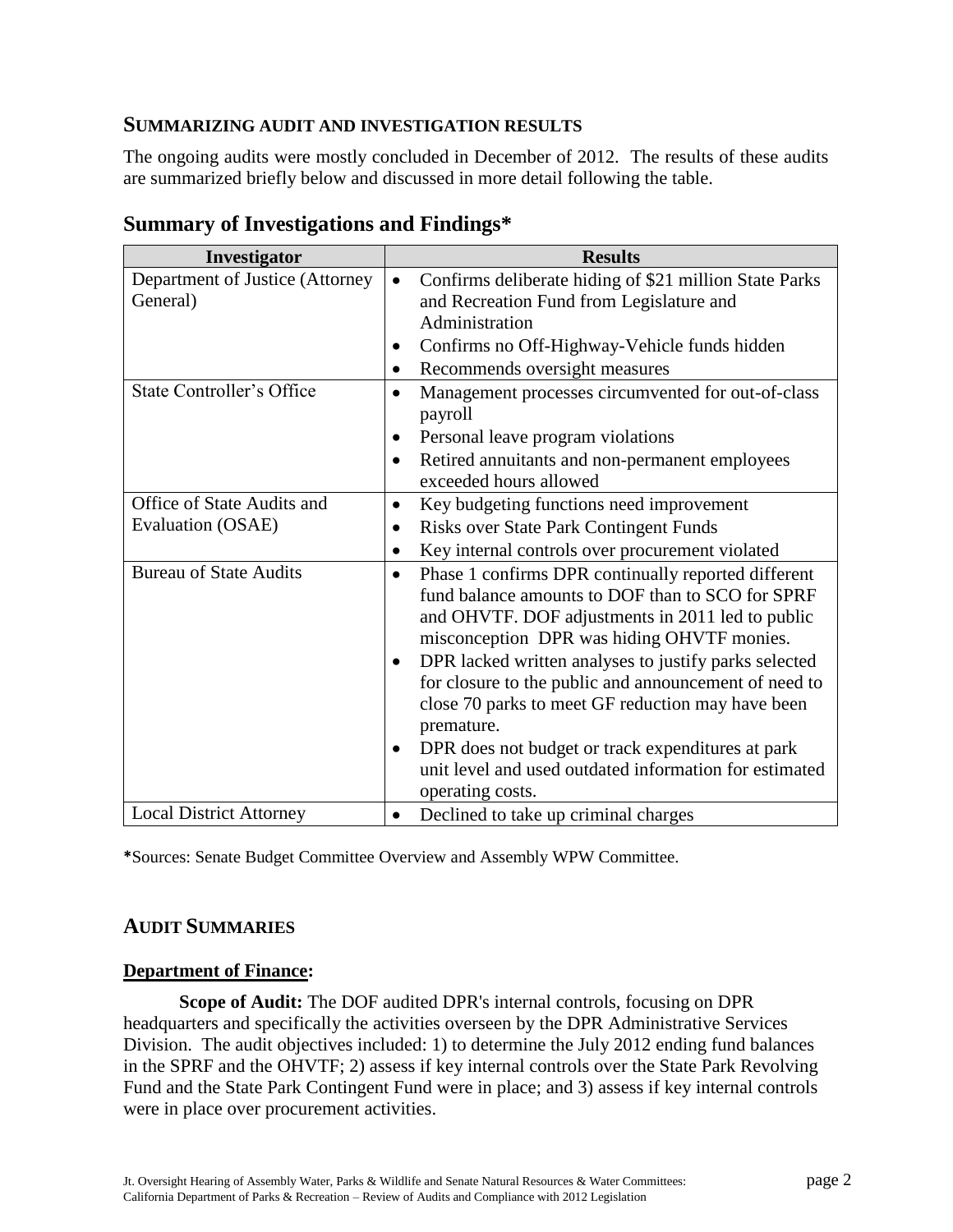**Key Findings and Recommendations:** The DOF audit confirmed that variances existed between the fund balances maintained by the State Controller's Office and the Governor's budgets for at least 19 years because DPR submitted certified year-end financial statements to the State Controller's Office reflecting actual fund balances but intentionally underreported fund balances to the DOF for development of the Governor's Budget. On September 6, 2012, DOF, at the direction of the Legislature issued Budget Letter 12-22 which requires each state departmental head beginning with fiscal year 2012-13 to certify that the information provided to DOF is accurate and consistent with the information provided to the State Controller. DOF also found the governance structure at DPR over budgeting functions needs improvement, that risks to the State Park Contingent Fund exist, and that key controls over procurement activities need improvement. DOF concluded DPR must improve accountability, transparency and communication to restore trust with the public, DPR's partners, and internally within DPR. DOF directed DPR to develop a corrective action plan to address the issues identified in the audit.

**Outstanding Issues:** DPR under its new leadership has concurred with most if not all of the findings in the DOF audit. DOF and DPR indicate that any remaining issues will be addressed through the corrective action plan. The corrective action plan required by DOF is due on February  $21<sup>st</sup>$ , 60 days after completion of the audit. DOF acknowledges that the new management at DPR has taken steps to implement the recommendations of the audit and has stated it plans to follow up to verify the actions taken following receipt of the corrective action plan.

#### **State Controller's Office:**

**Scope of Audit:** The SCO's audit focused on DPR payroll processes for the period of July 1, 2009 through June 30, 2012. The objectives of the audit were to determine whether DPR has proper internal controls in place for payroll transactions.

**Key Findings and Recommendations:** The SCO audit identified internal control weaknesses and violations of DPR and State policies that created a risk of abuse, fraud and overpayments to employees for out-of-class assignment pay. The review revealed that DPR has sufficient policies and procedures in place for day-to-day accounting of employee time and leave. However, similar to the leave buy-out program, SCO identified potentially abusive practices and internal control weaknesses involving out-of-class pay assignments. Out-ofclass assignments are temporary assignments of employees to perform work outside their current scope of work assignment. It is the State's policy that out-of-class assignments are infrequent occurrences prompted by extraordinary, temporary or crisis situations, and are required to be offered to all staff within an office or division, subject to prior approval, and limited in duration. As with the leave buy-back program, the problems with out-of-class assignments resulted from management overriding controls, lack of proper support documentation, and failure to follow State personnel and payroll procedures. The SCO recommended that DPR implement policies and procedures to ensure proper documentation and justification for all out of class assignments, conduct regular internal audits of these assignments, provide training of DPR staff, and seek reimbursement from employees who received payments they were not entitled to.

**Outstanding Issues:** DPR through its new management concurred with much of the recommendations of the SCO but disagreed with the SCO's finding that individuals identified through the review had inappropriate access to the payroll system and with some of the SCO's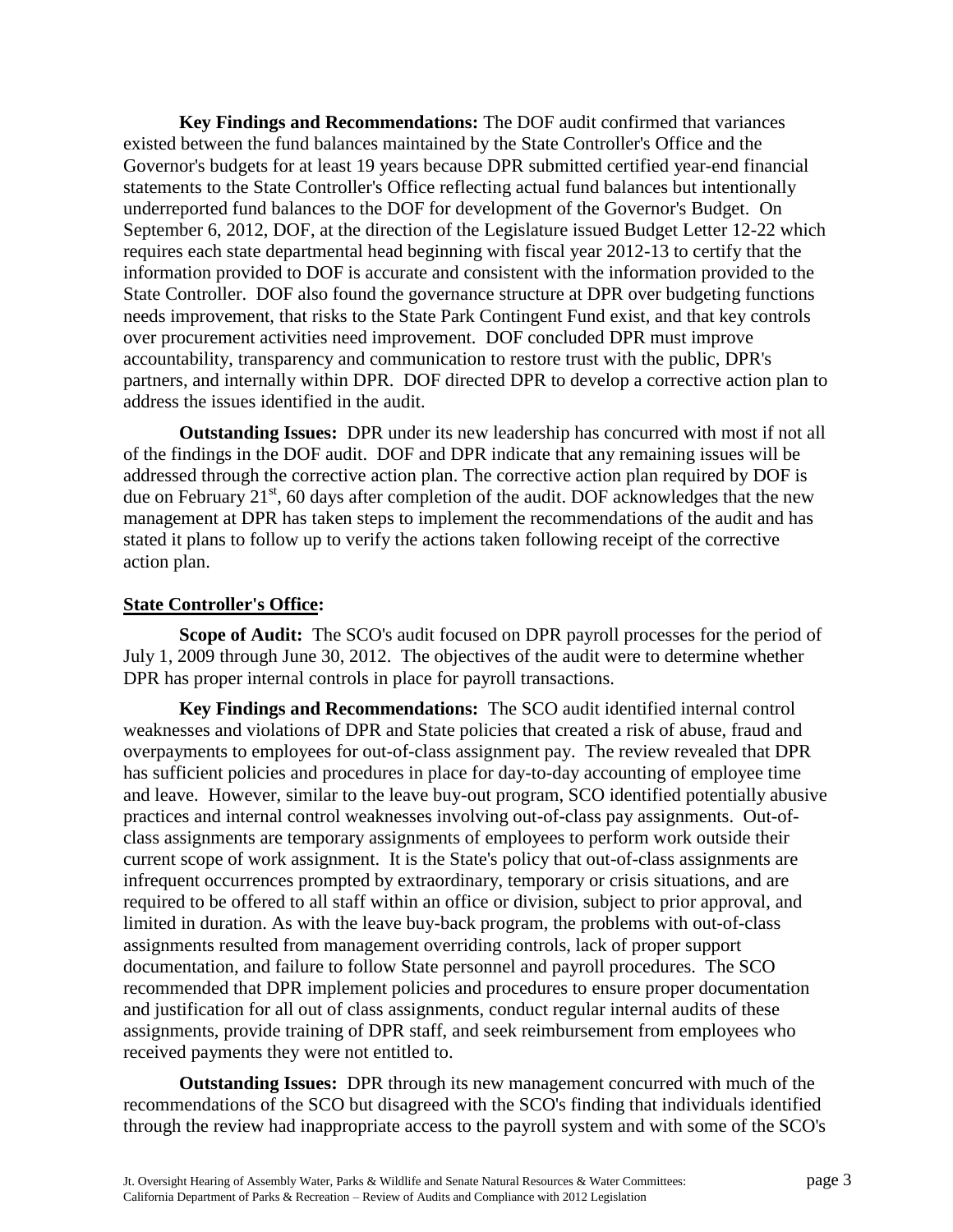findings regarding disability leave requirements. The SCO recommends that DPR provide training to staff to ensure instructions on disability leave credits and balances are followed and understood. The SCO has also recommended that the Legislature consider authorizing the SCO to conduct several similar audits of other departments to determine whether the payroll problems at DPR are isolated or symptomatic of a more widespread problem with state government processes. DPR has indicated that it plans to comply with all of the SCO recommendations.

#### **Attorney General's Office:**

**Scope of Investigation:** The AG's Office conducted an administrative investigation into the discrepancies in financial reports submitted by DPR. The AG conducted interviews with 40 current and former DPR state employees.

**Key Findings and Recommendations:** The AG's investigation found no evidence of intentional or systematic nondisclosure of OHVTF monies to DOF, including the \$34 million described as under-reported by the DOF at the close of fiscal year 2010-11. However, the AG did find systematic non-disclosure to the DOF of millions in SPRF monies for the past 15 years. While evidence indicates the disparity in SPRF year-end balance reports began and grew unintentionally during a challenging financial tracking and budgeting period from 1995 to 2003, it is clear that by no later than 2003, the failure to accurately report all SPRF monies to the DOF became conscious and deliberate. The primary reason consistently given for not doing so was fear that DPR would see its already-reduced GF cut further if the extra monies in the SPRF were revealed. The AG indicates that conclusively identifying everyone who knew of the funds and gave orders that they not be reported to the DOF is difficult, and concludes reports that former director Ruth Coleman knew of the funds are unreliable. There is no indication the funds were ever expended. Because they were not reported to the DOF, the monies seem to have represented an essentially useless reserve that could not be spent by DPR as there was no legislative appropriation to do so. The AG report concludes that with better internal management and oversight, and increased coordination and sharing of financial information among control agencies as now legislatively mandated a repeat of any such nondisclosures should be less likely.

**Outstanding Issues:** The AG's investigation was a civil administrative investigation and makes no findings as to whether any crimes were committed, nor any recommendations as to whether any additional disciplinary actions are warranted. The AG's Office submitted its investigation to the Sacramento County District Attorney's (DA's) Office for review but the DA's Office declined to pursue prosecution and indicated that without an initial preliminary conclusion on the part of the AG's investigative staff that a crime was committed, referral of the case to the DA's Office was inappropriate.

#### **Bureau of State Audits:**

The Legislature requested a more comprehensive audit by the Bureau of State Audit (BSA) that is due in February 2013. This audit is intended to address both the vacation buyout program, staffing decisions at the department, revenue and reserve balances, and reasons for misreporting to the Legislature. The report is intended to provide the Legislature with an independent and objective review of the department's overall management shortcomings, and provide recommendations for action that can be implemented.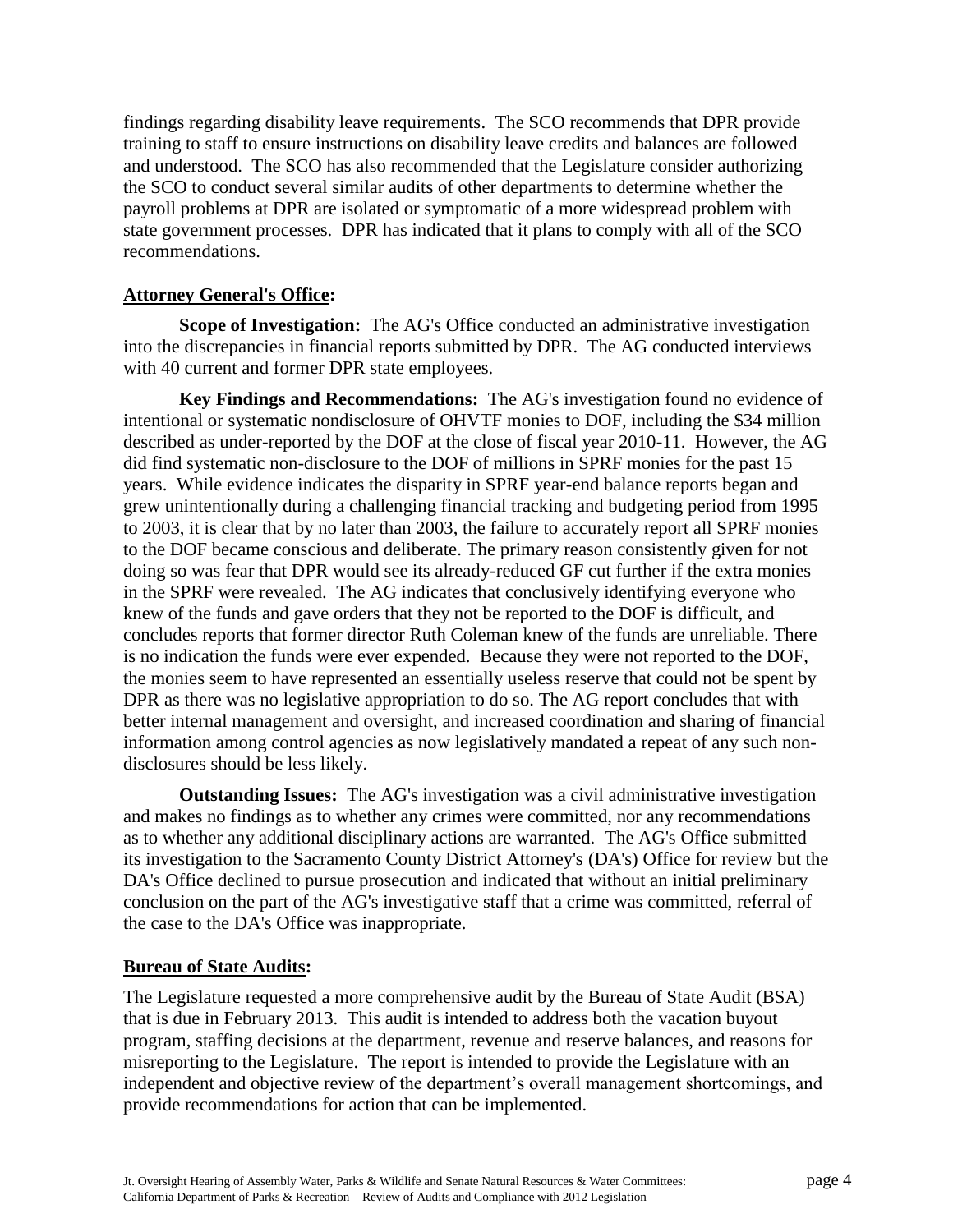**Scope of Investigation:** Phase 1 of the audit examined DPR's financial accounting processes and the accuracy of its reporting of fund balances in the SPRF and OHVTF. The audit also reviewed a select number of partnership agreements to determine their cost savings or revenue enhancing impacts on DPR operations. It also confirmed that DPR does not budget or track expenditures by park unit. Phase 1 was released on February 14, 2013.

**Key Findings and Recommendations of Phase 1:** The overall conclusion of the audit is that weak procedures have led to inconsistent budgetary reporting and difficulties in measuring the impact of efforts to keep parks open. Specific findings highlighted include:

- For years DPR has continually reported different fund balance amounts—usually lesser amounts—to the Department of Finance (Finance) than it reported to the State Controller's Office for both the State Parks and Recreation Fund and the Off-Highway Vehicle Trust Fund (off-highway vehicle fund).
- Finance notified the department of those differences as early as April 1999, yet the issue was not resolved until the fall of 2012.
- Although various budget officers—including the current one—raised concerns about the differences in reporting, the budget office continued to report the different amounts.
- The former deputy director of administration and the former acting chief deputy director directed the current budget officer to continue reporting the information as in the past out of fear of a budget reduction.
- In 2011 Finance significantly reduced the transfer amounts the department reported to the off-highway vehicle fund. This contributed to a \$33.5 million understatement of the fund balance leading the public to believe that the department was hiding these funds.
- The department lacks written analyses regarding how it selected 70 specific parks for closure and, thus, may not be able to justify the reasonableness of the selections to the public.
- The department does not budget or track expenditures at the park level and used outdated information to develop estimated operating costs for its parks.

Key recommendations include that DPR should implement detailed procedures for reporting of fund balances to DOF and SCO, and DPR's executive management should monitor the budget process closely to ensure accurate reporting. DOF should develop policies and procedures for full disclosure of the need for adjustments in amounts reported in the Governor's budget to ensure transparency and accurate reporting. DPR should determine the amount necessary to fully operate all state parks at the 2010 level, and DPR should also develop individual park operating costs and update these costs periodically.

**Outstanding Issues:** The audit indicates DPR and DOF concur with the recommendations of the audit. Phase 2 will look into other issues at DPR, including the vacation buy-outs, vacancy and staffing issues, and DPR's process for budgeting of park operations.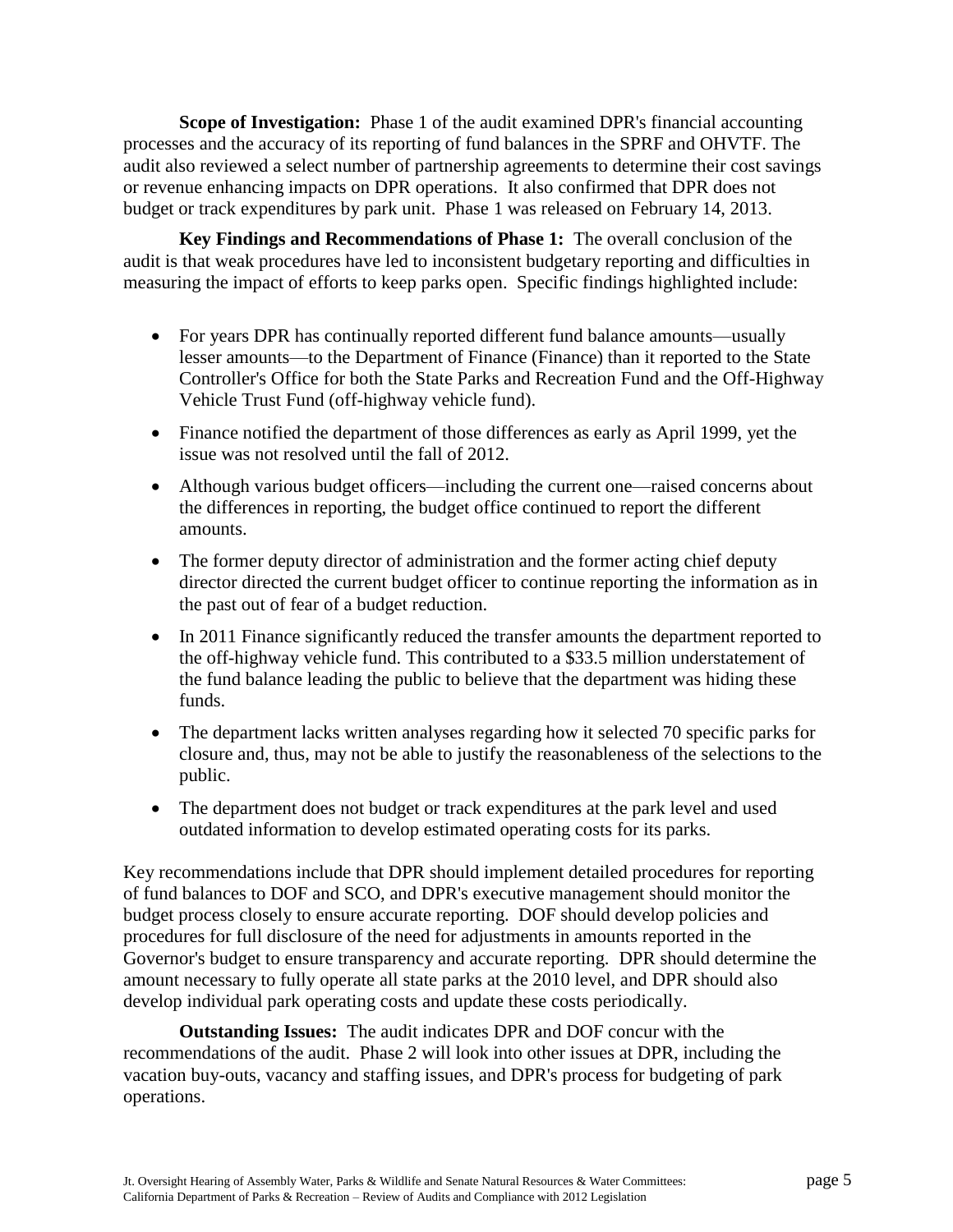# **Statutory Changes in AB 1478\***

| Goal                                                   | <b>Summary</b>                                                                                                                                                                                                                                                                                   |
|--------------------------------------------------------|--------------------------------------------------------------------------------------------------------------------------------------------------------------------------------------------------------------------------------------------------------------------------------------------------|
| Moratorium on Park Closures<br>for Two Years           | Prohibits the department from closing or proposing the<br>$\bullet$<br>closure of a state park in the 2012-13 and 2013-14 fiscal<br>years.                                                                                                                                                       |
| Matching Funds for Park<br>Donors and Local Agreements | Provides a one-time appropriation of \$10 million from<br>$\bullet$<br>revenues generated by the department to be allocated to<br>match contributions from donors and local partner<br>agreements for 2012-13 and 2013-14.                                                                       |
| Funding to Prevent Park<br>Closures                    | Provides a one-time appropriation of \$10 million to<br>$\bullet$<br>parks that remain at-risk of closure in order to maintain<br>a two-year moratorium on park closures.                                                                                                                        |
| Funding for Audits and<br>Investigations               | Provides a one-time appropriation of \$500,000 to ensure<br>$\bullet$<br>that all ongoing internal and external investigations into<br>the department are fully funded.                                                                                                                          |
| <b>Funding for Capital Projects</b>                    | Provides a \$10 million one-time appropriation of bond<br>$\bullet$<br>funds for capital improvements projects to prevent full<br>or partial park closures.                                                                                                                                      |
| <b>State Park and Recreation</b><br>Commission         | Establishes criteria for membership positions on the<br>$\bullet$<br>commission including requirements for cultural and<br>park management experience.                                                                                                                                           |
|                                                        | Requires the appointment of two ex officio legislative<br>٠<br>members by the Assembly and Senate Rules<br>committees, respectively.                                                                                                                                                             |
|                                                        | Allows the commission a more direct oversight role of<br>the department, particularly over the department's<br>deferred maintenance backlog.                                                                                                                                                     |
| Funding for the Park Enterprise<br>Fund                | Clarifies funds appropriated to the California State Park<br>$\bullet$<br>Enterprise Fund, established to enable the department to<br>set revenue targets and goals, are transferred<br>appropriately from the State Parks and Recreation Fund.<br>Provides for annual accounting and reporting. |

\* Source: Senate Budget Committee Overview